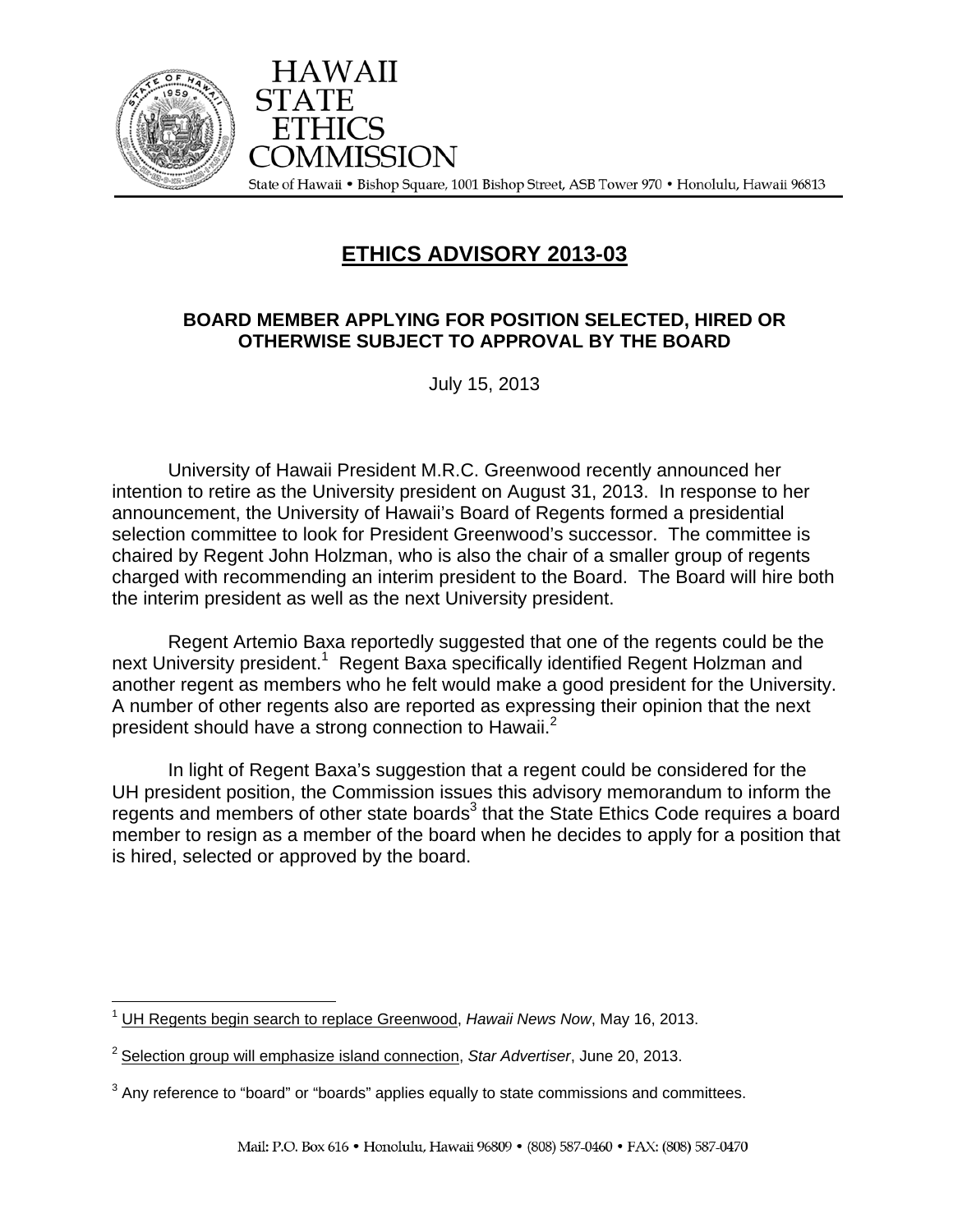Ethics Advisory 2013-03 Page 2

## **Discussion**

The State Ethics Code prohibits an employee from, among other things, using his position to give himself an unwarranted advantage.<sup>4</sup> Specifically, the statute's "fair treatment" provision provides in relevant part:

No legislator or employee shall use or attempt to use the legislator's or employee's official position to secure or grant unwarranted privileges, exemptions, advantages, contracts, or treatment, for oneself or others $[.]^5$ 

 Prior Commission opinions may have suggested that, absent evidence that a board member actually misused his position to gain an unwarranted advantage, a board member can apply to the board on which he is a member for a position that the board will hire, select or approve without violating the fair treatment provision.<sup>6</sup> The Commission hereby "rescinds" or "overrules" those opinions to the extent that they may be so construed. In the Commission's opinion, the situation creates an inherent unfairness, which is inconsistent with the fair treatment section of the State Ethics Code. The Commission construes the fair treatment provision to prohibit, per se, a board member from applying for a position to be hired, selected or approved by the board while he is serving on the board.

 The legislature recognized that there are certain circumstances where, by their very nature, it is likely a state employee will receive an unwarranted advantage. More specifically, the State Ethics Code's fair treatment provision includes four subsections which describe situations which the legislature deemed to be prohibited, per se: an employee is prohibited from using his position to seek private employment, $\frac{7}{1}$  from accepting additional compensation for performing his state duties, $<sup>8</sup>$  from using state time</sup> or equipment for a private business purpose, $9$  and from engaging in a substantial financial transaction with a subordinate.<sup>10</sup> In those situations, it is immaterial whether an employee

 4 "Employee" is defined to include members of boards, commissions and committees. HRS section 84-3. Accordingly, a board member is subject to the State Ethics Code and must adhere to the standards of conduct contained therein. HRS section 84-2.

<sup>&</sup>lt;sup>5</sup> HRS section 84-13.

<sup>&</sup>lt;sup>6</sup> See Opinion No. 193 (issued October 4, 1974); see also Advisory Opinion No. 882 (issued April 8, 1988).

 $<sup>7</sup>$  HRS section 84-13(1).</sup>

 $^8$  HRS section 84-13(2).

 $<sup>9</sup>$  HRS section 84-13(3).</sup>

 $10$  HRS section 84-13(4).